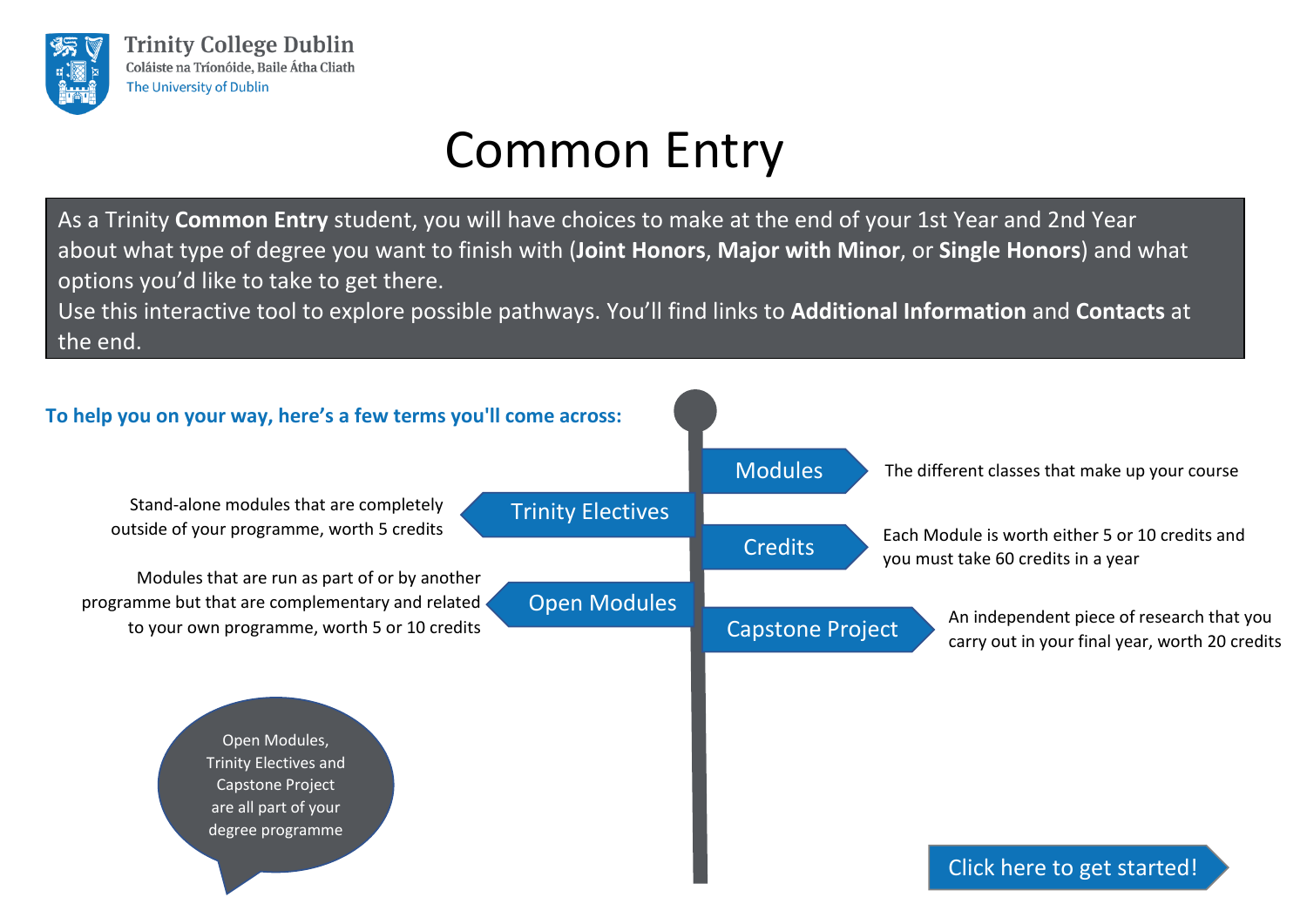<span id="page-1-0"></span>As a Trinity **Common Entry** student, you will have choices to make at the end of your 1st Year and 2nd Year about what type of degree you want to finish with (**Single Honors**, **Major with Minor**, or **Joint Honors**) and what options you'd like to take to get there.

Use this **interactive tool** to explore possible pathways. You'll find links to **Additional Information** and **Contacts** at the end.

#### Year 1

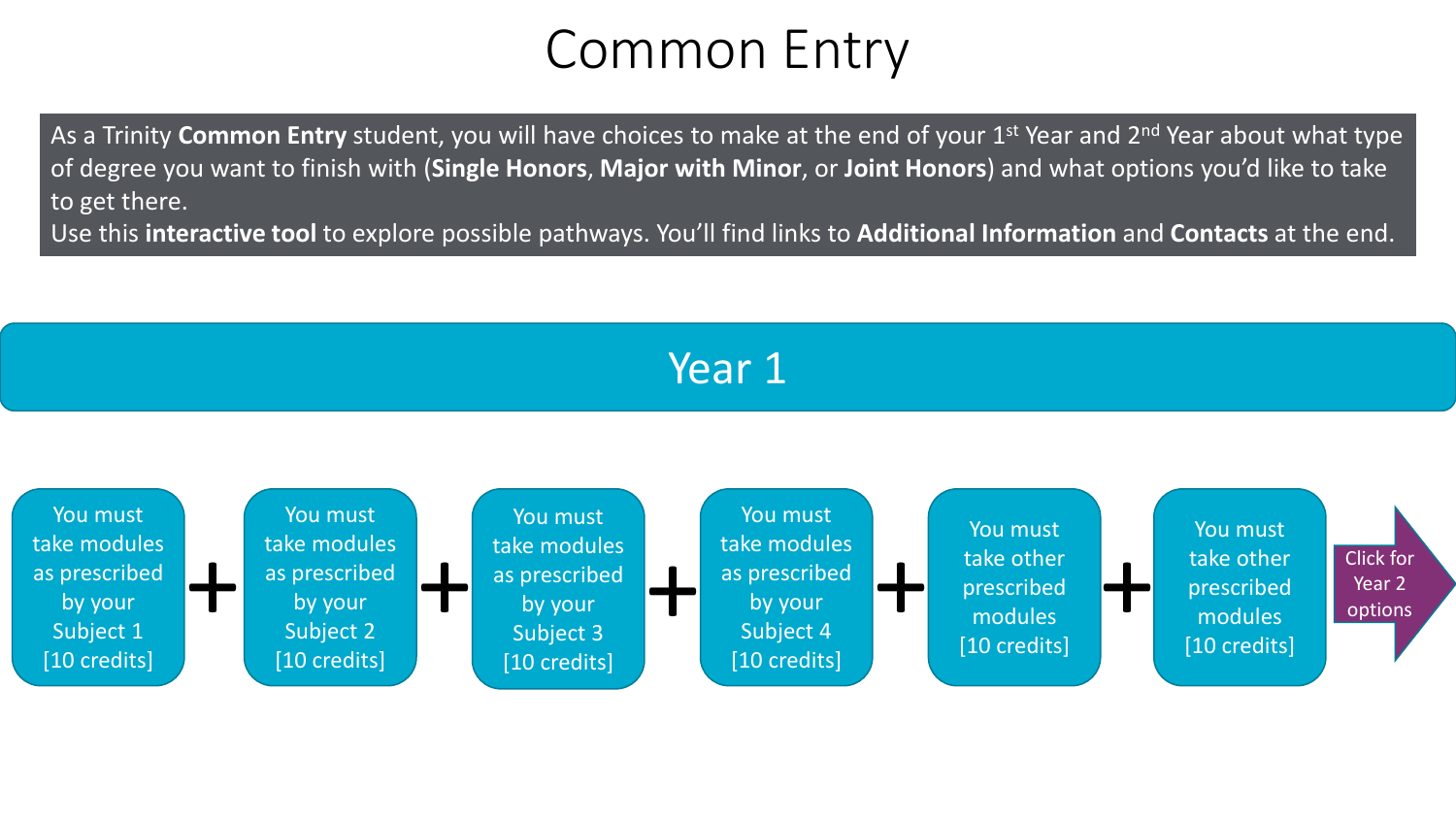#### Year 2

#### [Choices to be made at the end of Year 1]

<span id="page-2-0"></span>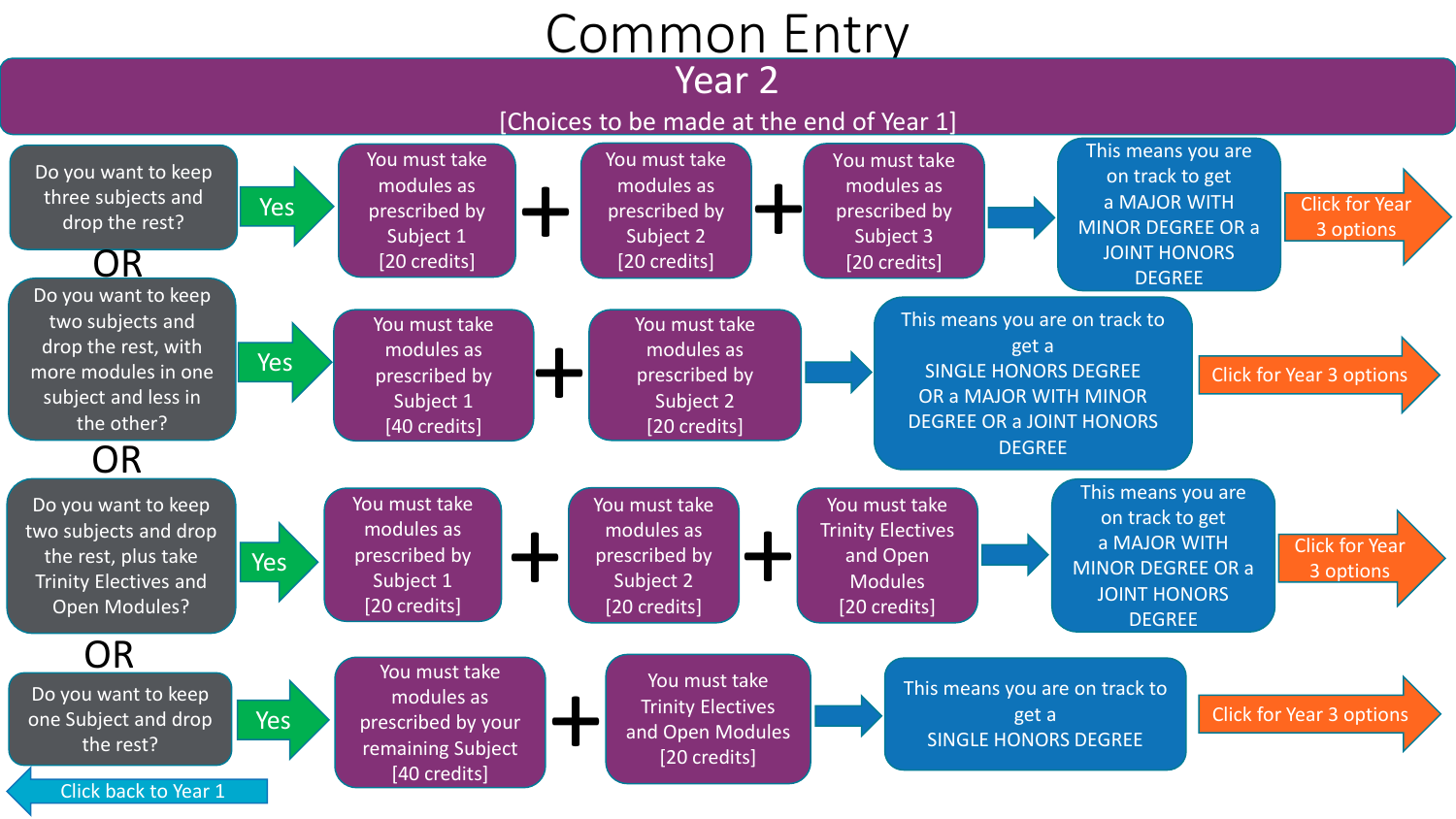Year 3

<span id="page-3-0"></span>

You take Trinity Electives and Open Modules [10 credits] St take modules as<br>
led by your Subject<br>
[50 credits] The [Click for Year 4](#page-7-0)<br>
[10 credits]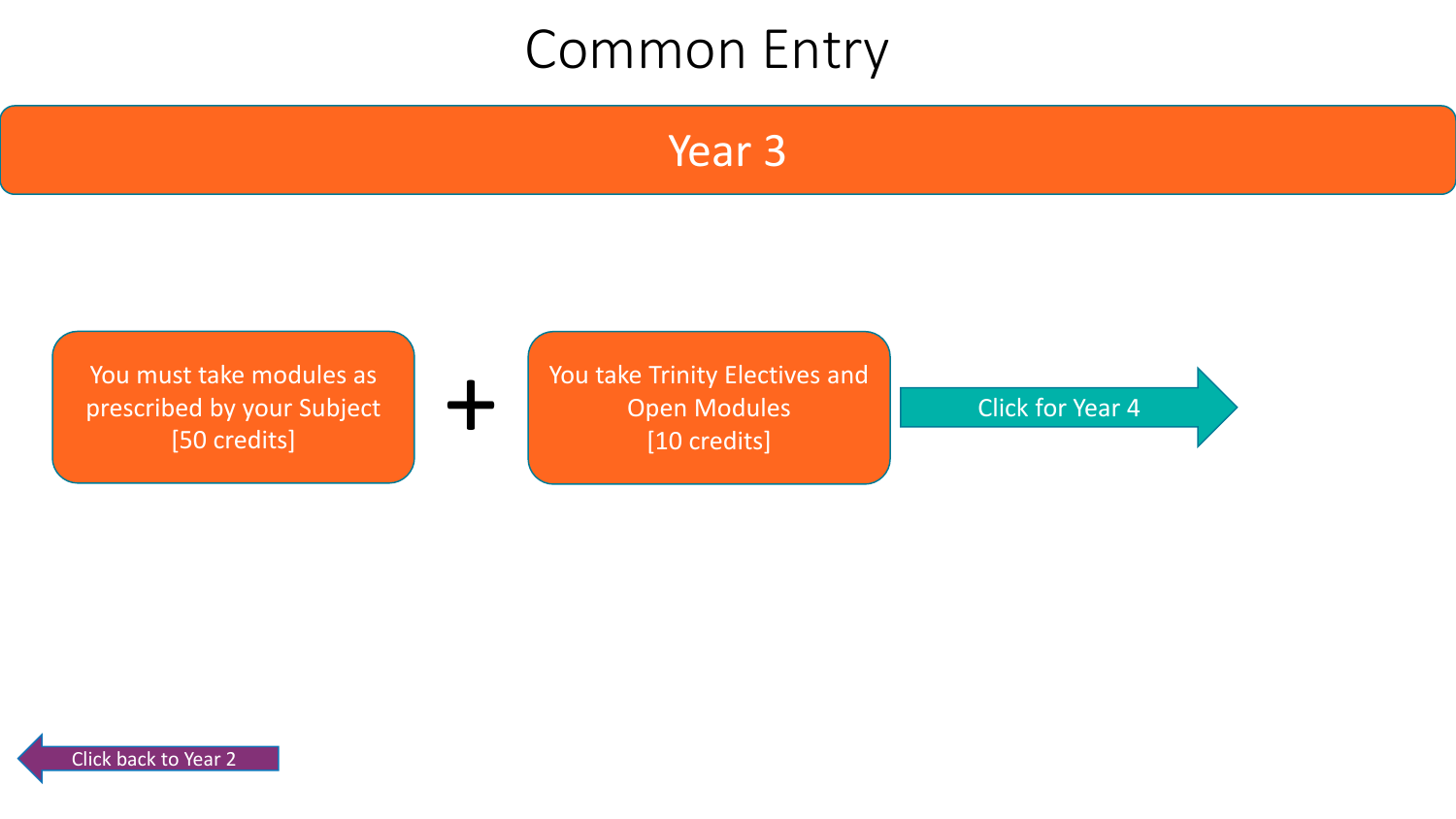Year 3

#### [Choices to be made at the end of Year 2]

<span id="page-4-0"></span>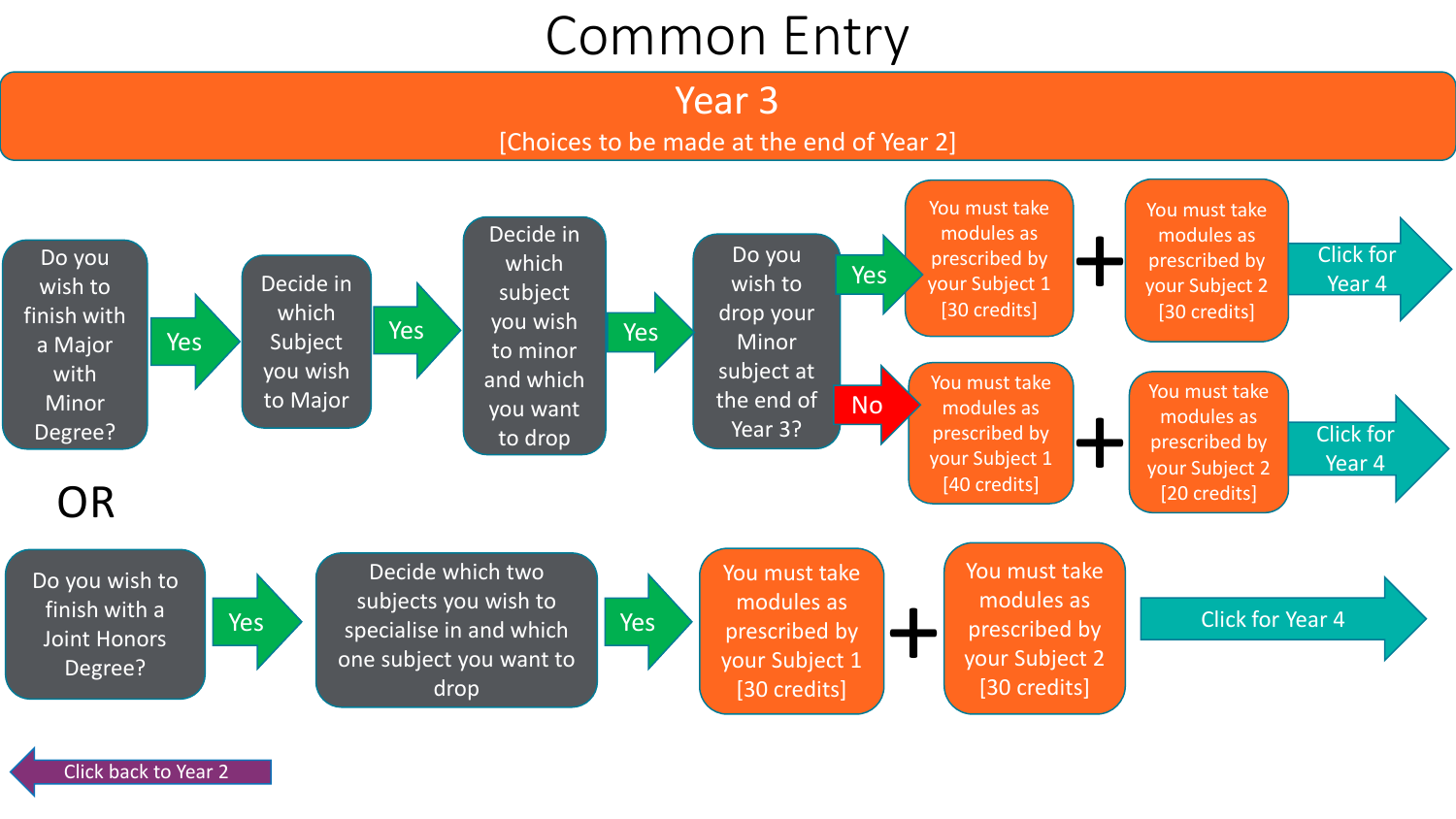#### Year 3

[Choices to be made at the end of Year 2]

<span id="page-5-0"></span>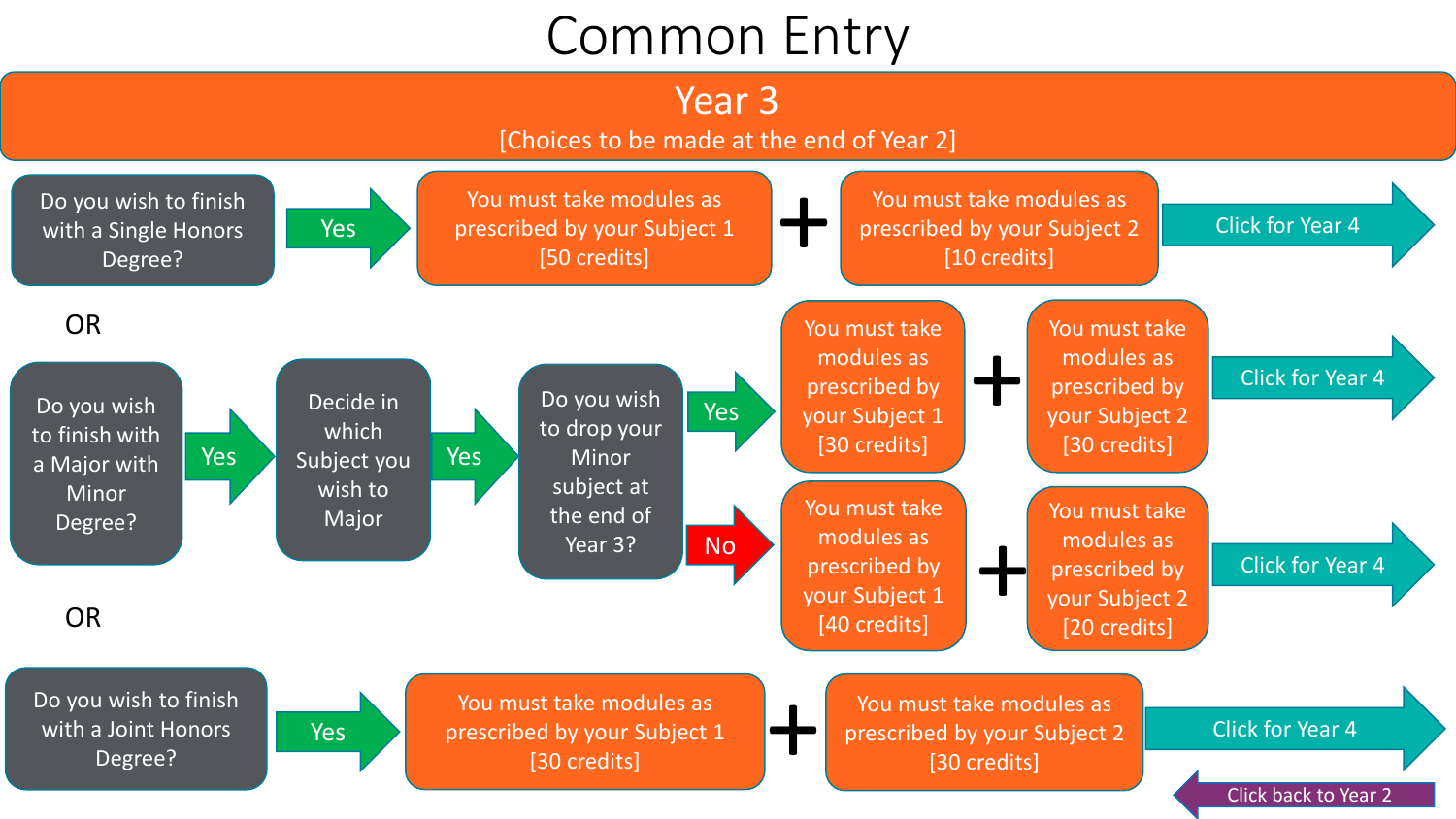Year 3

#### [Choices to be made at the end of Year 2]

<span id="page-6-0"></span>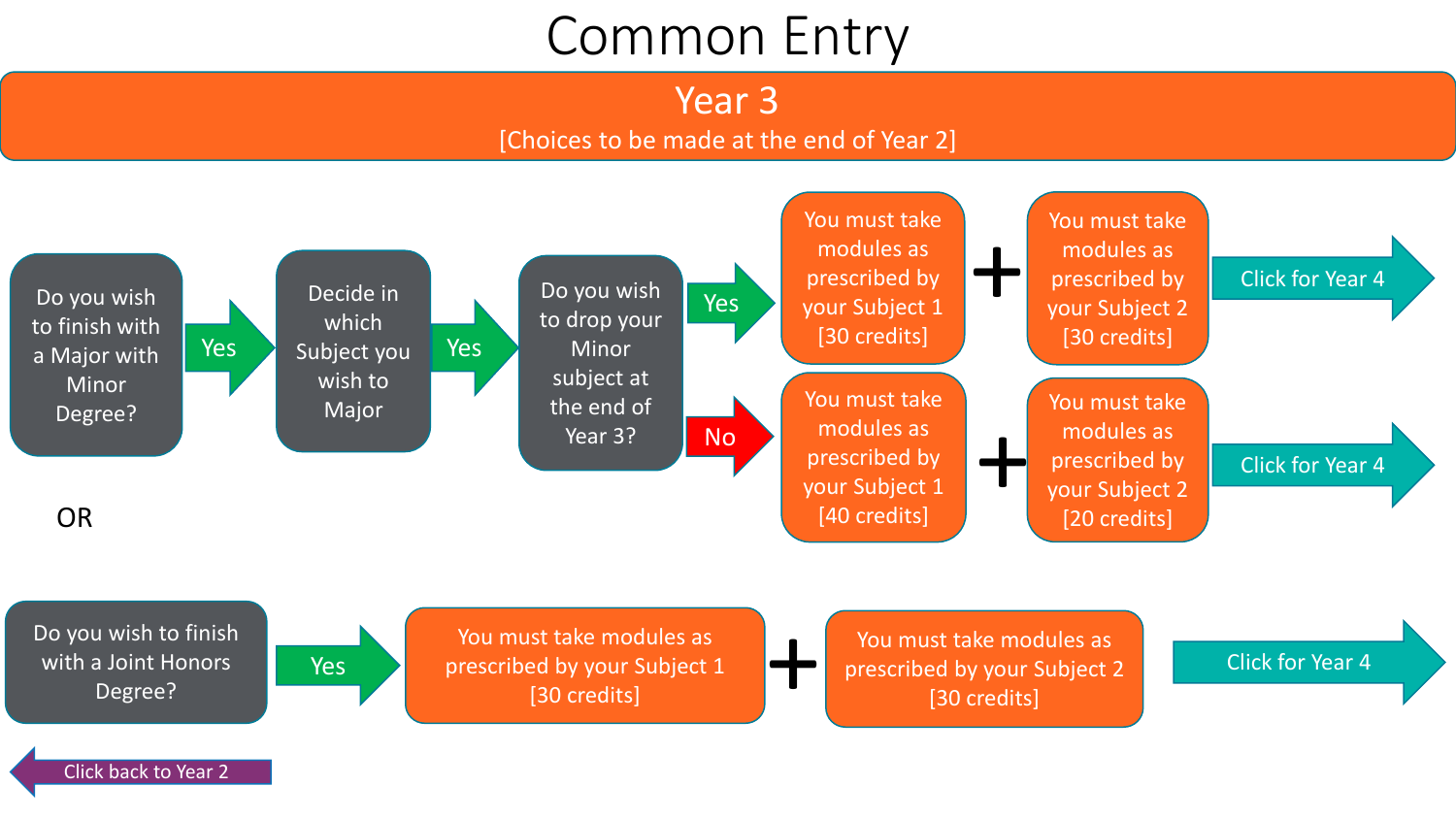Year 4

<span id="page-7-0"></span>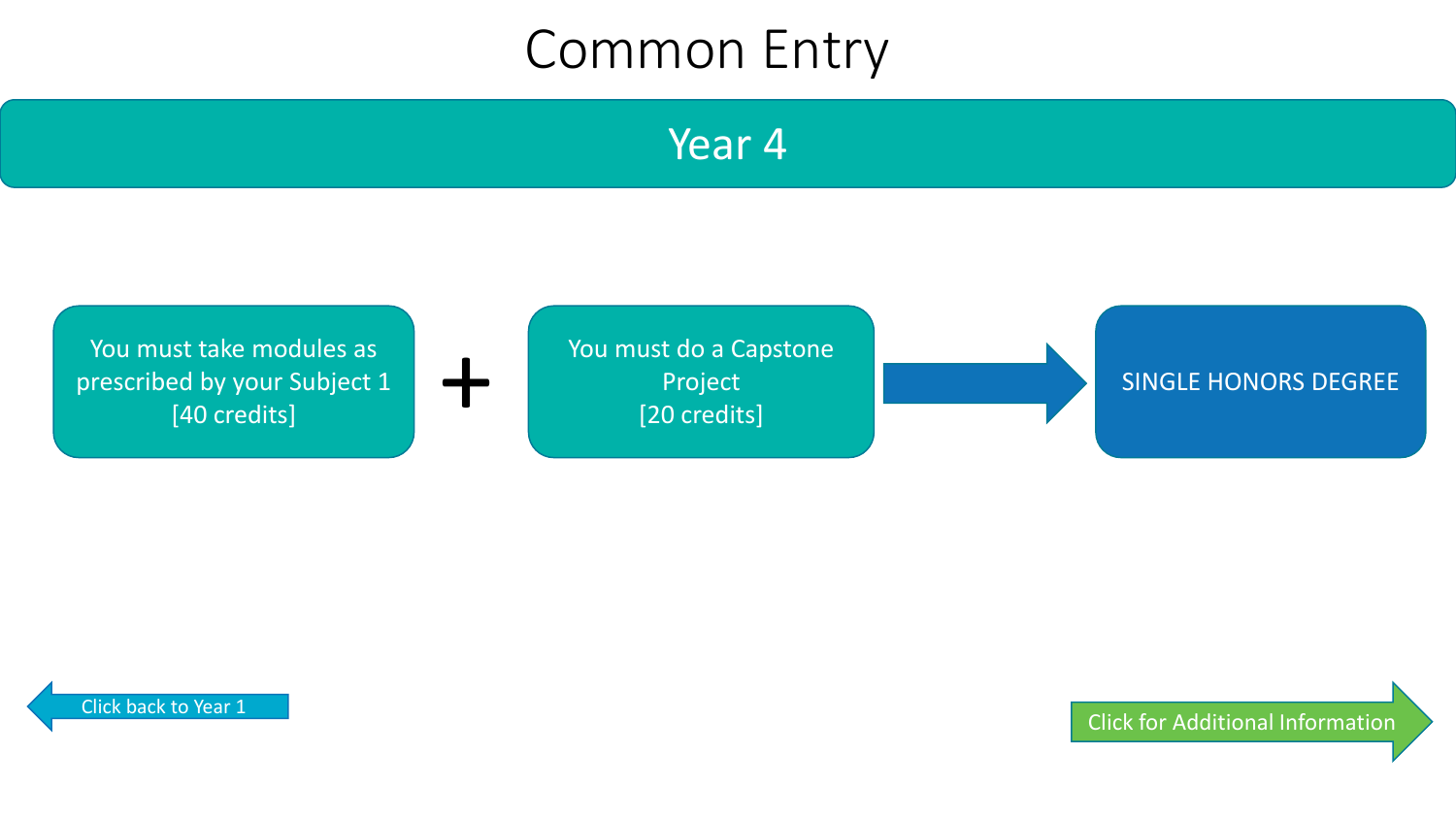Year 4

<span id="page-8-0"></span>

[Click back to Year 1](#page-1-0)

[Click for Additional Information](#page-11-0)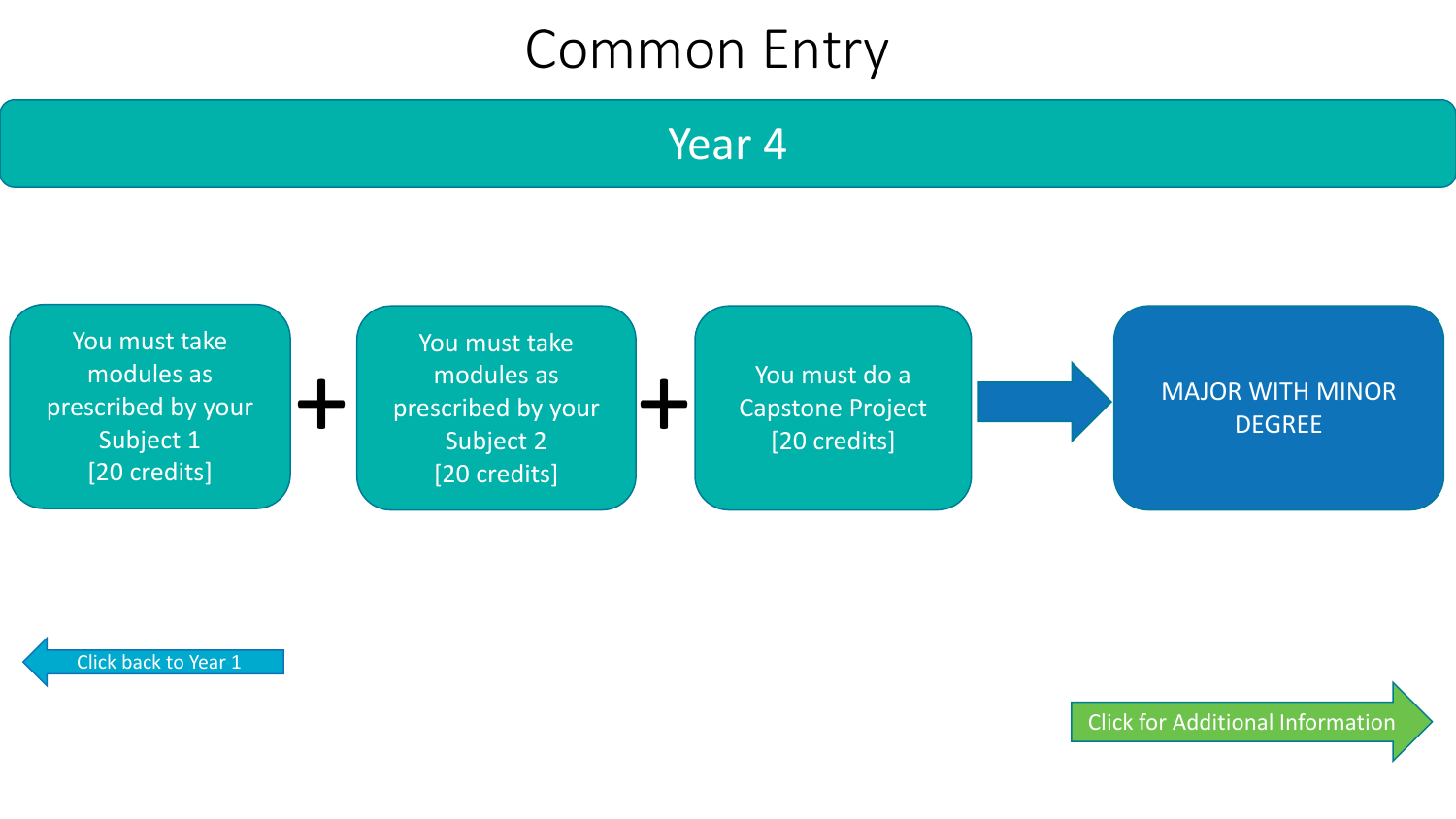Year 4

<span id="page-9-0"></span>

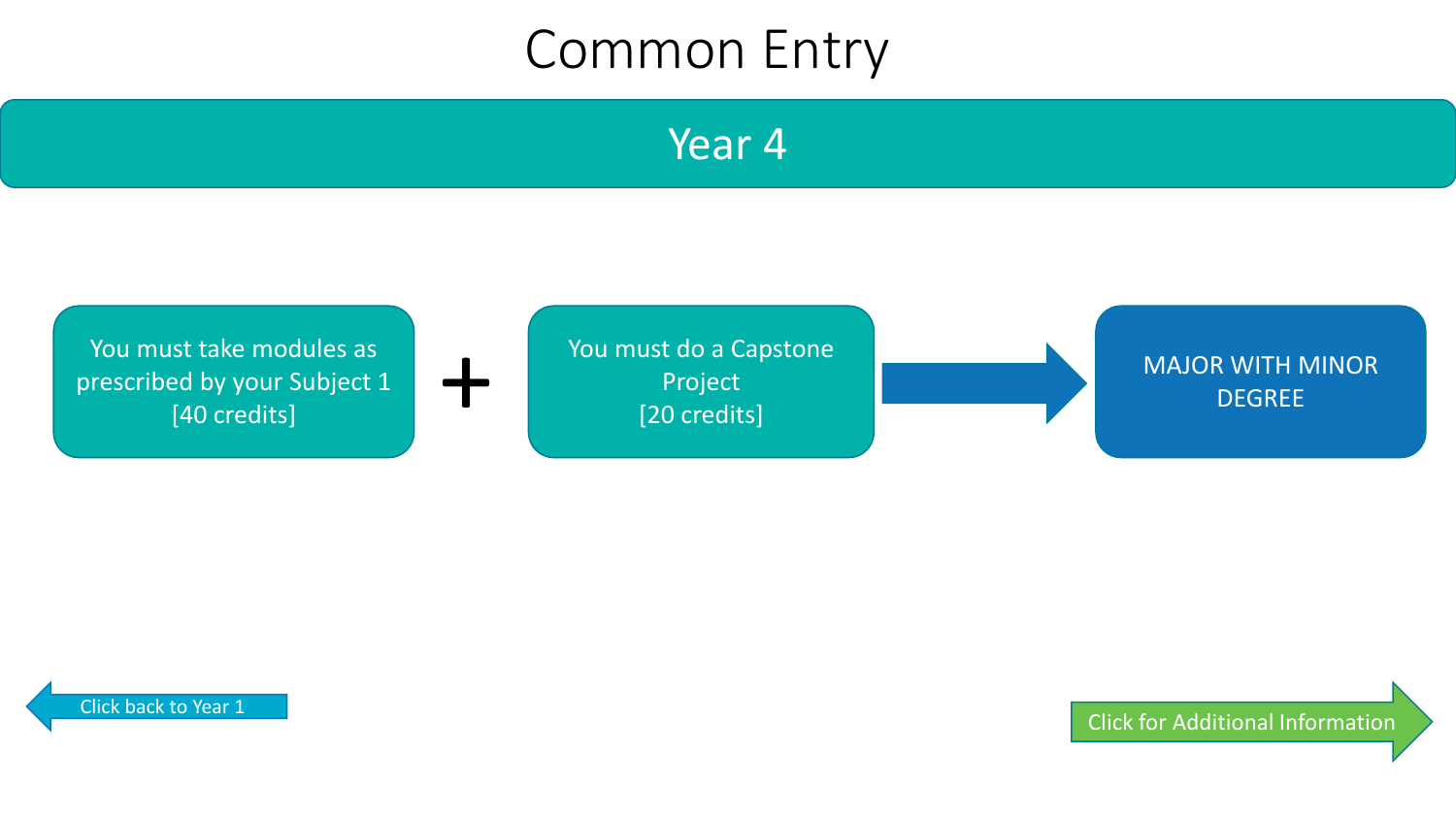Year 4

<span id="page-10-0"></span>

[Click back to Year 1](#page-1-0) [Click for Additional Information](#page-11-0)